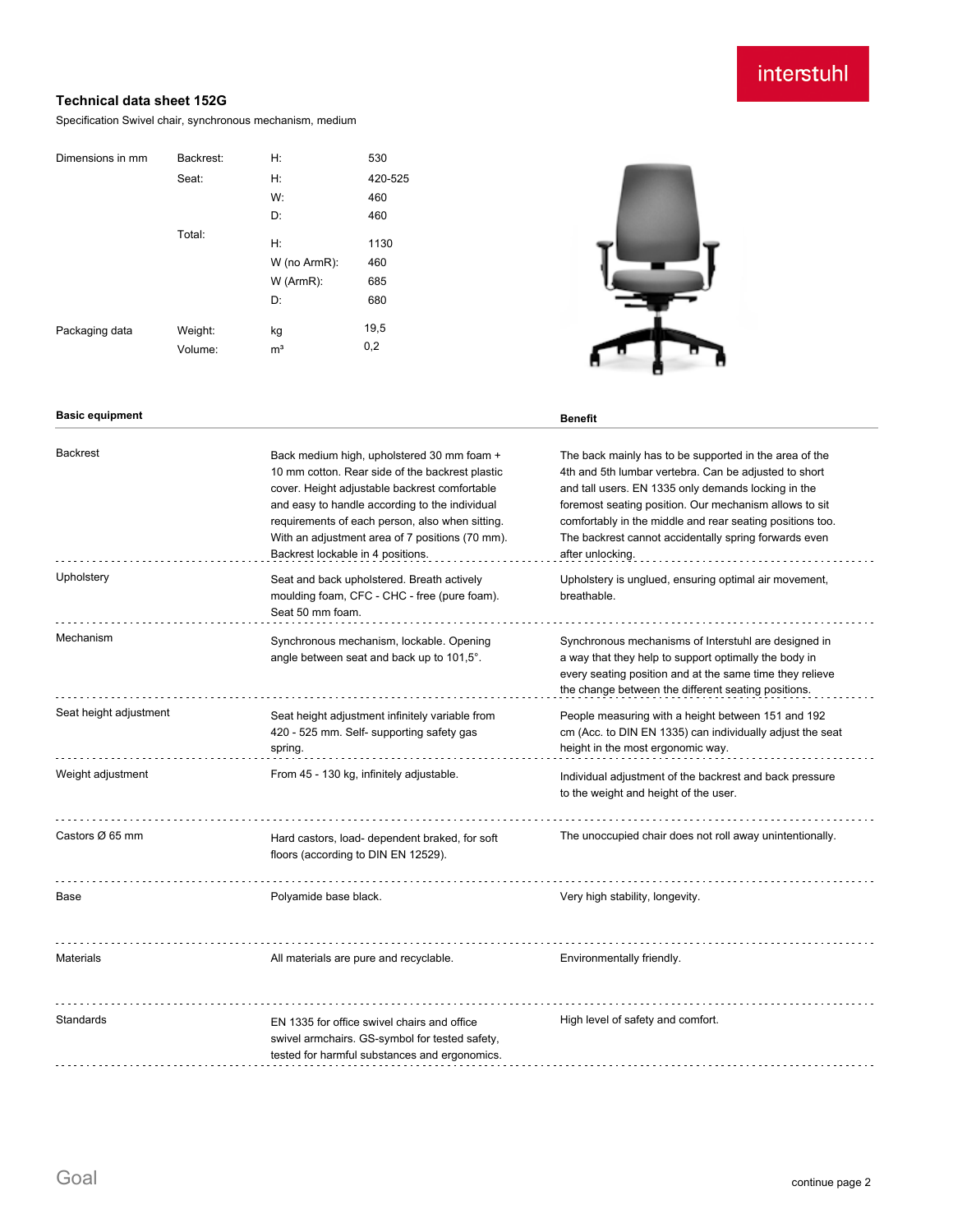# interstuhl

## **Technical data sheet 152G**

Specification Swivel chair, synchronous mechanism, medium

| Dimensions in mm    | Backrest: | H:                              | 530                                                                           |                                                     |
|---------------------|-----------|---------------------------------|-------------------------------------------------------------------------------|-----------------------------------------------------|
|                     | Seat:     | H:                              | 420-525                                                                       |                                                     |
|                     |           | W:                              | 460                                                                           |                                                     |
|                     |           | D:                              | 460                                                                           |                                                     |
|                     | Total:    | H:<br>W (no ArmR):<br>W (ArmR): | 1130<br>460<br>685                                                            |                                                     |
|                     |           | D:                              | 680                                                                           |                                                     |
| Packaging data      | Weight:   | kg                              | 19,5                                                                          |                                                     |
|                     | Volume:   | m <sup>3</sup>                  | 0,2                                                                           |                                                     |
|                     |           |                                 |                                                                               |                                                     |
| Certification       |           |                                 | Quality management system DIN EN ISO                                          | High-quality product.                               |
|                     |           |                                 | 9001:2015, Regulation (EC) no. 1221/2009                                      |                                                     |
|                     |           |                                 | (EMAS), Environmental Management System DIN                                   |                                                     |
|                     |           |                                 | EN ISO 14001:2015, Health and Safety<br>Management System DIN ISO 45001:2018, |                                                     |
|                     |           |                                 | Energy management system DIN EN ISO                                           |                                                     |
|                     |           |                                 | 50001:2018, EcoVadis Gold, Commitment to                                      |                                                     |
|                     |           |                                 | sustainability. Quality Office, Blue Angel, Bifma                             |                                                     |
|                     |           | e3 level Platin.                |                                                                               |                                                     |
| Warranty and return |           | warranty conditions.            | 10 year warranty according to our current                                     | Quality guaranteed to last for entire product life. |
|                     |           |                                 |                                                                               |                                                     |

Disassembly instructions are available upon request for any interstuhl product